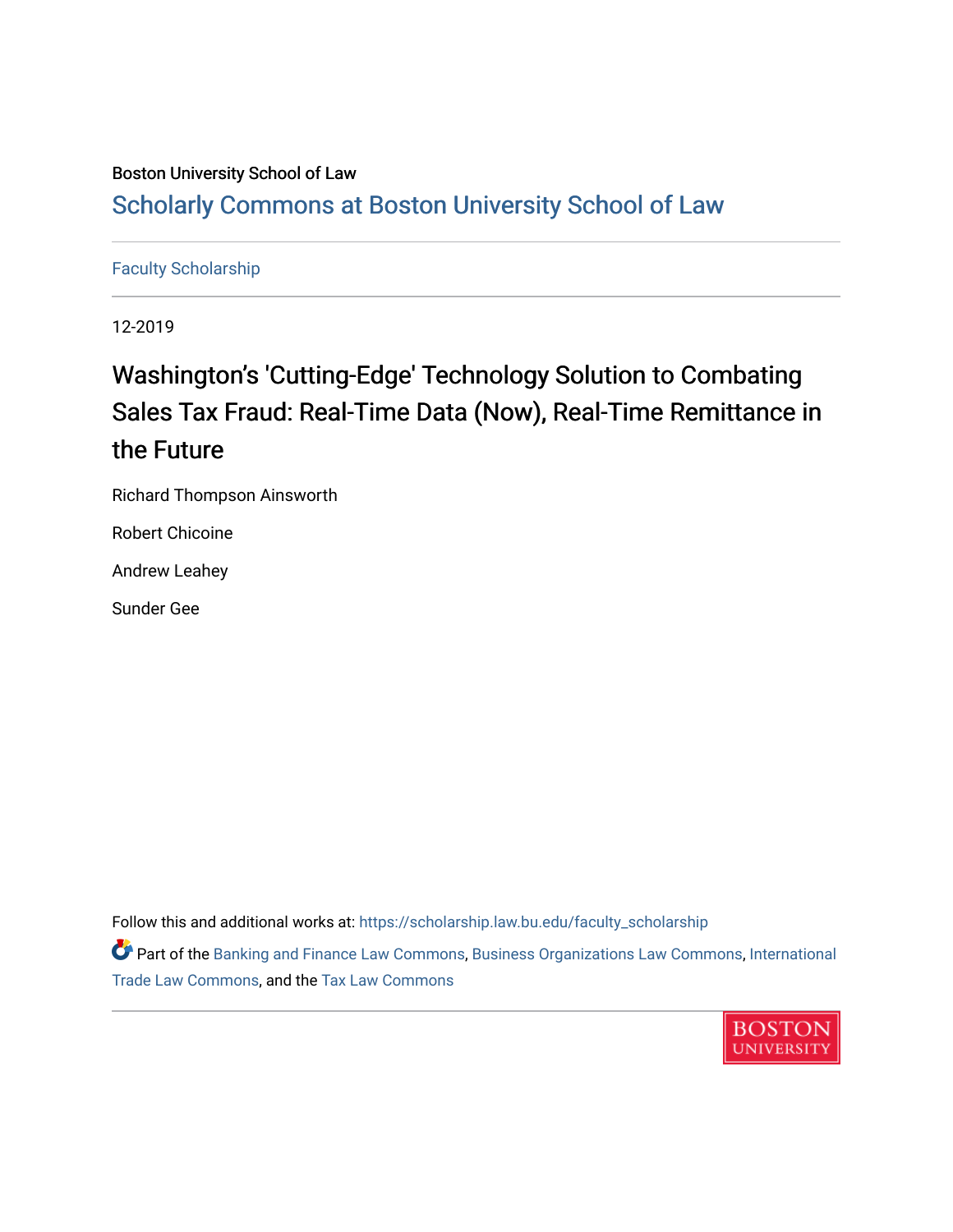## WASHINGTON'S "CUTTING-EDGE" TECHNOLOGY SOLUTION TO COMBATTING SALES TAX FRAUD: REAL-TIME DATA (NOW), REAL-TIME REMITTANCE IN THE FUTURE

Richard T. Ainsworth Robert J. Chicoine Andrew Leahey Sunder Gee

Globally, consumption tax compliance (value added tax and retail sales tax) has gone digital – digital invoices are becoming mandatory,<sup>1</sup> centralized monitoring of transactions and tax payments are increasingly common,<sup>2</sup> and artificial intelligence is assessing fraud risks in realtime.3 When tax is collected, it is increasingly being remitted in near-real-time.4 This is the trajectory for the modern retail sales tax (RST) imposed by most states in the US. While this may appear to be revolutionary to the average American tax practitioner, like the first "moon shot," it is a well-worn path among global nations using the value added tax (VAT). The RST will eventually be following suit. Washington has taken the first step on this journey with the help and cooperation of a small business owner who admitted to using an Electronic Sales Suppression (ESS) device when operating a highly regarded Asian restaurant in Seattle.

To address sophisticated tax fraud in the digital age, the Washington State Legislature commissioned a world-wide study, which was delivered April 22, 2019, the Washington Department of Revenue (DOR) which "... completed a review of relevant research into technology trends; Point of Sales (POS) solutions, the ecosystem of integrated retail software

<sup>1</sup> See for example the COUNCIL IMPLIMENTING DECISION (EU) 2018/593 of 16 April 2018 authorizing the Italian Republic to introduce a special measure derogating from Articles 218 and 232 of Directive 2006/112/EC on the common system of value added tax. The Decision recites that: "By letter registered with the Commission on 27 September 2017, Italy requested authorization for a special measure to derogate from Articles 218 and 232 of Directive 2006/112/EC and to introduce mandatory electronic invoicing for all taxable persons established in the territory of Italy, ... [and that] This Decision shall apply from 1 July 2018 until 31 December 2021.") <sup>2</sup> See for example see: Trustweaver, *Tax-Compliant Global Electronic Invoice Lifecycle Management* (White Paper 9th edition, February 2018) at 3, which discusses "centralized clearance of invoices" as follows:

The trend towards tax "clearance" of invoices impacts businesses far beyond the obvious need to comply with varying hard-and-fast, real-time technical controls in many countries. Indeed, this revolution in tax collection and compliance can be expected to turn some facets of the enterprise software and services market on their head ...

Listing and discussing (at 54 through 77) variances among clearance systems in Belarus, Russia, Turkey, Argentina, Costa Rica, Mexico, Uruguay, Azerbaijan, Indonesia, Kazakhstan, South Korea, Taiwan, Vietnam, and Tunisia. OECD, *Technology Tools to Tackle Tax Evasion and Tax Fraud* (2017) at 13 & 16.

<sup>3</sup> See for example Smart Cloud, Inc. *Tax Intelligence System* MICROSOFT APPSOURCE & Press Release (Brasilia, Brazil, March 21, 2019) (discussing the XAI Tax Intelligence System in operation in the State of Cearå, Brazil – soon to expand to four other states) *available at*: [https://appsource.microsoft.com/en-us/product/web](https://appsource.microsoft.com/en-us/product/web-apps/smartcloud.smartcloud-tax-intelligence-trial-app?src=web_industry_govenhance&tab=Overview)[apps/smartcloud.smartcloud-tax-intelligence-trial-app?src=web\\_industry\\_govenhance&tab=Overview;](https://appsource.microsoft.com/en-us/product/web-apps/smartcloud.smartcloud-tax-intelligence-trial-app?src=web_industry_govenhance&tab=Overview) Patricia Araújo Vieira, Daiana Paula Pimenta, Alethéia Ferreira da Cruz & Eliane Moreira Sá de Souza, Effects of the Electronic Invoice Program on the Increase of State Collection, [Revista de Administração Pública](http://www.scielo.br/scielo.php?script=sci_serial&pid=0034-7612&lng=en&nrm=iso) (April 25, 2019) available at: [http://www.scielo.br/scielo.php?script=sci\\_arttext&pid=S0034-](http://www.scielo.br/scielo.php?script=sci_arttext&pid=S0034-76122019000200481&lng=en&nrm=iso&tlng=en) [76122019000200481&lng=en&nrm=iso&tlng=en](http://www.scielo.br/scielo.php?script=sci_arttext&pid=S0034-76122019000200481&lng=en&nrm=iso&tlng=en)

<sup>4</sup> See for example, the move to split payments: PwC - Poland, *Mandatory split payments [in Poland] from November 1, 2019* (July 22, 2019) *available at*: [https://www.pwc.pl/en/articles/tax-news/2019/2019-01-28](https://www.pwc.pl/en/articles/tax-news/2019/2019-01-28-mandatory-split-payment.html) [mandatory-split-payment.html](https://www.pwc.pl/en/articles/tax-news/2019/2019-01-28-mandatory-split-payment.html)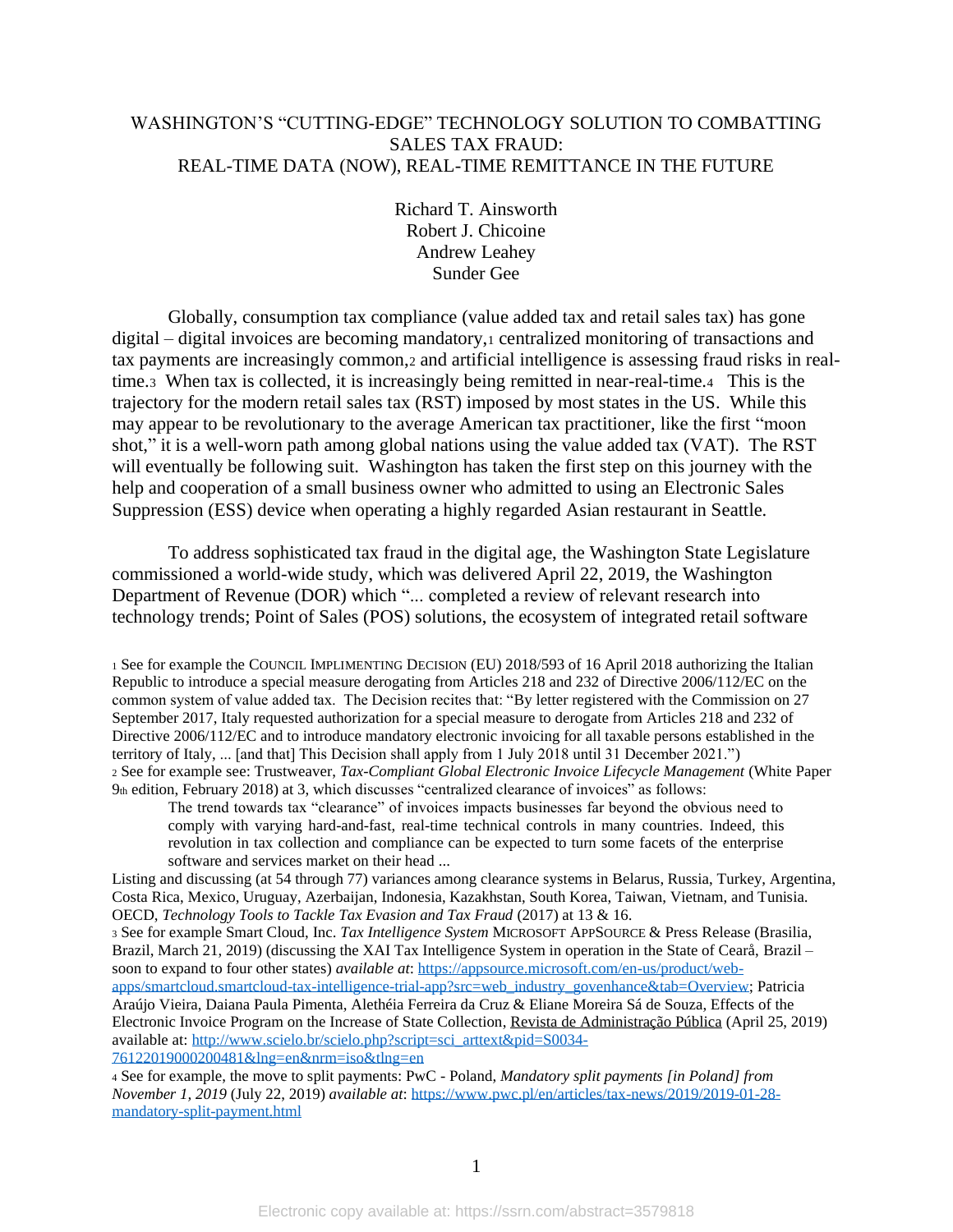solutions, cloud technologies, [and] other underpinning technologies ..."5 The research effort was practical, market-driven, and encapsulated in a set of "... scenarios represent [ing] the full set of reasonable solutions for DOR's consideration, ..."<sup>6</sup>

The scenarios were distilled to four. In each instance the scenarios were numbered, characterized with a single word, differentiated by their primary focus, and then made more concrete by identifying (what Gartner considered to be) a representative country for each scenario.

- Alternative #1: Foundational Internal Focus ("Like UK") (but more likely Japan)7
- Alternative #2: Targeted External Focus ("Like Netherlands")

<sup>5</sup> Gartner, Inc., *A Report for WA Department of Revenue, Deliverable 7: Final Report*, - Updated Version, Redacted, (April 22, 2019) Engagement 3300052217.

<sup>6</sup> Gartner, *Report* at 126.

<sup>7</sup> Placing the UK as the representative country for Alternative #1 is emblematic of the deficiencies in the Garner report. An internally focused, foundational country would be a country "like Japan,' not "like UK," but Gartner does not consider Japan. Consider:

The primary components for this alternative [#1] are focused on incremental improvements in key supporting technologies for improving DOR auditing processes. These foundational investments in centralized data storage, analytics solution and configuration of the existing audit tracking system will also set the stage for potential future investments in advanced sales suppression technologies. Gartner, *Report* at 125.

And

Thus far the UK has taken a cautious approach to rolling out a broader technology-based solution to sales suppression, especially given their culture is not a good fit for broad government mandates, similar to the Netherlands. Gartner, *Report* at 29.

At its page 29 (above), and to make this point, Gartner cites generally to my paper (no page reference) with Urs Hengartner on Quebec's Sales Recording Module, which has no analysis of the UK system. A current work in progress *Mini-Blockchain, VATCoin and VAT Fraud* (forthcoming in TAX NOTES INTERNATIONAL) would have been more appropriate. The forthcoming paper compares developments in the UK's MTD, with similar efforts in the Kingdom of Saudi Arabia's Esal program. Gartner's redacted report contains no reference to either program.

What is important for the Washington study is to recognize that the UK does not fit Alternative #1, but Japan does. The UK has, since it was announced in 2015, been working on its Making Tax Digital (MTD) program. It went into effect on April 1, 2019 (21 days before the Gartner Report was submitted). The omission is glaringly obvious.

MTD is applied to VAT (first), and will eventually include the corporate and personal income taxes. The essence of MTD-VAT is that VAT-registered businesses above the threshold (currently £85,000) are required to (a) keep records digitally and (b) file returns using MTD compatible software. There is no requirement to issue or receive digital invoices. The UK effort can be seen as a back-end digitization universal mandate to help taxpayers comply and to prevent fraud. See: UK Office of Tax Simplification, *Technology Review: a vision for tax simplification*, (January 2019) at ¶¶ 1.100 & 1.20.

The push by the financial services sector for people to move towards cashless transactions (and therefore away from cash) is a contentious issue. In theory, it should lead to more efficient processes for business, with electronic transactions leaving an auditable trail allowing for more accurate calculation of tax, and a reduction in fraudulent activity. ....

And also:

HMRC's vision for their digital transformation (MTD) work is to provide digital services for their customers that:

- are easy-to-use, convenient and personalized for individuals, businesses and agents
- promote digital take-up and voluntary compliance by designing for customer needs
- use data to help customers avoid errors through pre-population
- provide assistance in using or accessing our services for those who need it.

[https://assets.publishing.service.gov.uk/government/uploads/system/uploads/attachment\\_data/file/771123/OTS\\_Tec](https://assets.publishing.service.gov.uk/government/uploads/system/uploads/attachment_data/file/771123/OTS_Technology_paper_Jan_19.pdf) [hnology\\_paper\\_Jan\\_19.pdf](https://assets.publishing.service.gov.uk/government/uploads/system/uploads/attachment_data/file/771123/OTS_Technology_paper_Jan_19.pdf)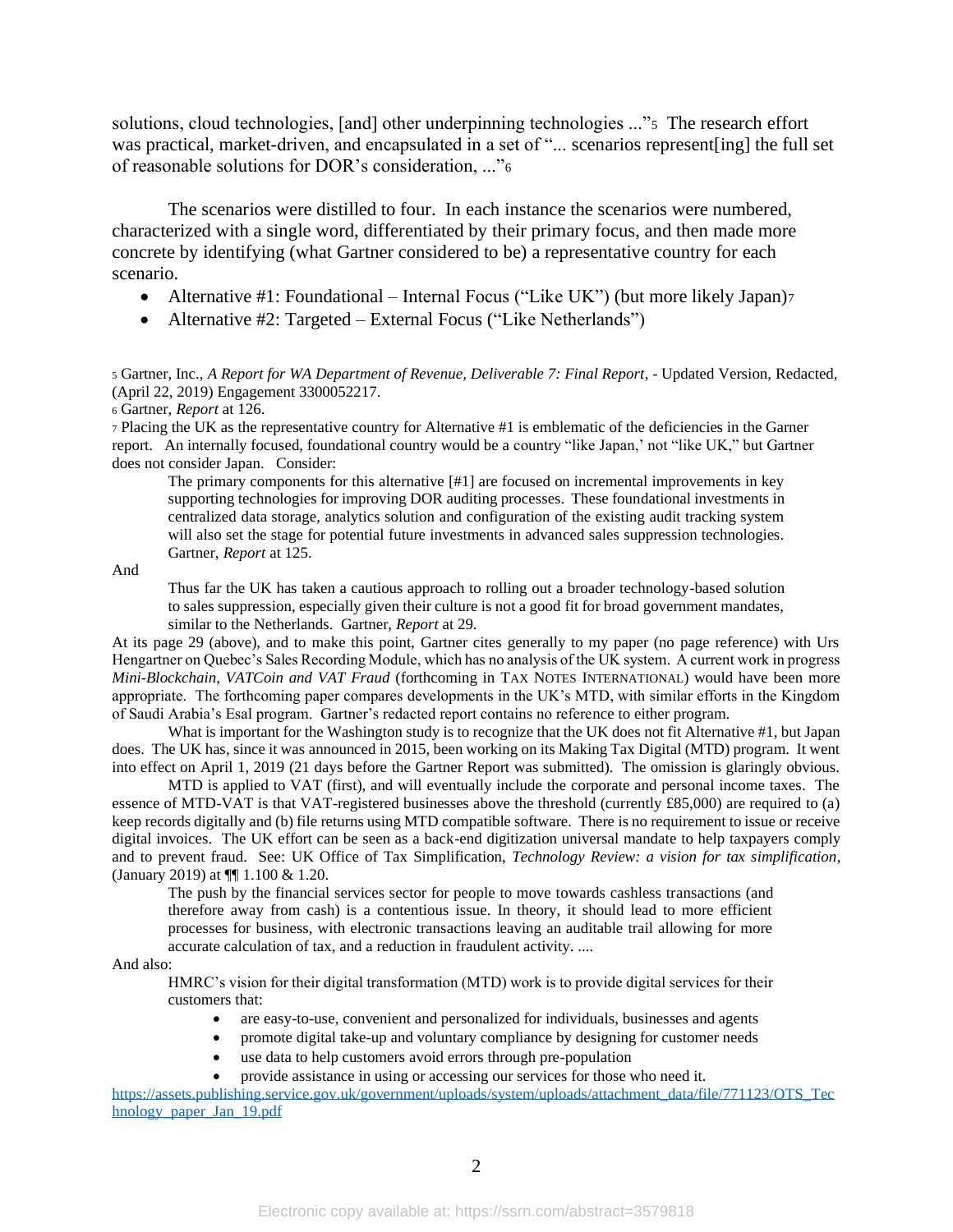- Alternative #3: Broad External Focus ("Like Belgium")
- Alternative #4: Cutting Edge External Focus ("Like Fiji")<sup>8</sup>

Unfortunately. the report makes no reference to an ongoing pilot project conducted by the DOR as a result of a plea agreement in the *State of Washington v. Wong*,<sup>9</sup> that initially followed an Alternative #2 approach, and then shifted to Alternative #4 to improve data monitoring scope and accuracy. Allagma Technologies, a security and POS provider from Montreal, which had considerable experience as an installer and service provider for Revenue Quebec's Sales Recording Modules, was deployed first, May 30, 2017. It was replaced on April 2, 2019 with a fully digital solution installed by a European firm, Data Tech International (DTI). DTI pioneered the "cutting edge" solution with its work in a number of jurisdictions, but most notably Fiji.

The reason for replacing the Montreal solution 22 months after the pilot began, sheds considerable light on the differences between Alternative #2 and Alternative #4. These insights would have been an important contribution to the Report, but they do not appear in any part of the redacted version.

Alternative #2 which is "like Netherlands" is dependent on establishing a productive working relationship among three parties: the DOR, the POS firm, and the business. The idea behind Alternative #2 (which is very unlikely to work in a marketplace already rife with ESS devices)<sup>10</sup> is that "... the DOR would partner with [the] Point of Sale provider[s] to establish standards that [would] produce a standard data output file, ..."<sup>11</sup> Business input would be necessary to show what was commercially reasonable. In this case whatever synergies there were between the DOR and the POS firm, were negated by the problems created for operation of the business,<sup>12</sup> which wanted change and was willing to participate in and fund installation of cutting-edge technology.

Changing to the technology-intensive approach of Alternative #4 was the right move. The tech solution molded itself around the pilot businesses (multiple POS terminals, online ordering, with pickup or delivery options) and also "... provided transformative benefits for auditing processes with real-time access to data [for the DOR], effectively shifting the focus to proactive deterrence."13 A lot has already been learned through Washington's pilot which is clearly poised for expansion.

<sup>12</sup> For example, in the Wong case, the chefs in the kitchen wanted orders sent to the kitchen in Chinese. Not originally having that functionality in the initial POS had a significant impact on business flow. The speed of the kitchen at busy times should not be constrained by impositions of the tax authority. Monitoring must be seamless. <sup>13</sup> Gartner, *Report* at 126.

<sup>8</sup> Gartner, *Report* at 120-133.

<sup>9</sup> Wash. Super. Ct., No. 16-1-00179-0.

<sup>10</sup> One only has to look to Portugal to see the problem. The Portuguese have adopted (and made mandatory) the OECD's Standard Audit Files for Tax (SAF-T) reporting regime. ESS (Zappers and Phantonware) act to delete sales from the POS, leaving little or no artifacts. Reports are then generated from the POS, and then presented to the accountant for SAF-T reporting. As the Portuguese have found out, this process "bakes in" the suppression. It does not come close to tackling sales tax fraud.

<sup>11</sup> Gartner, *Report* at 126.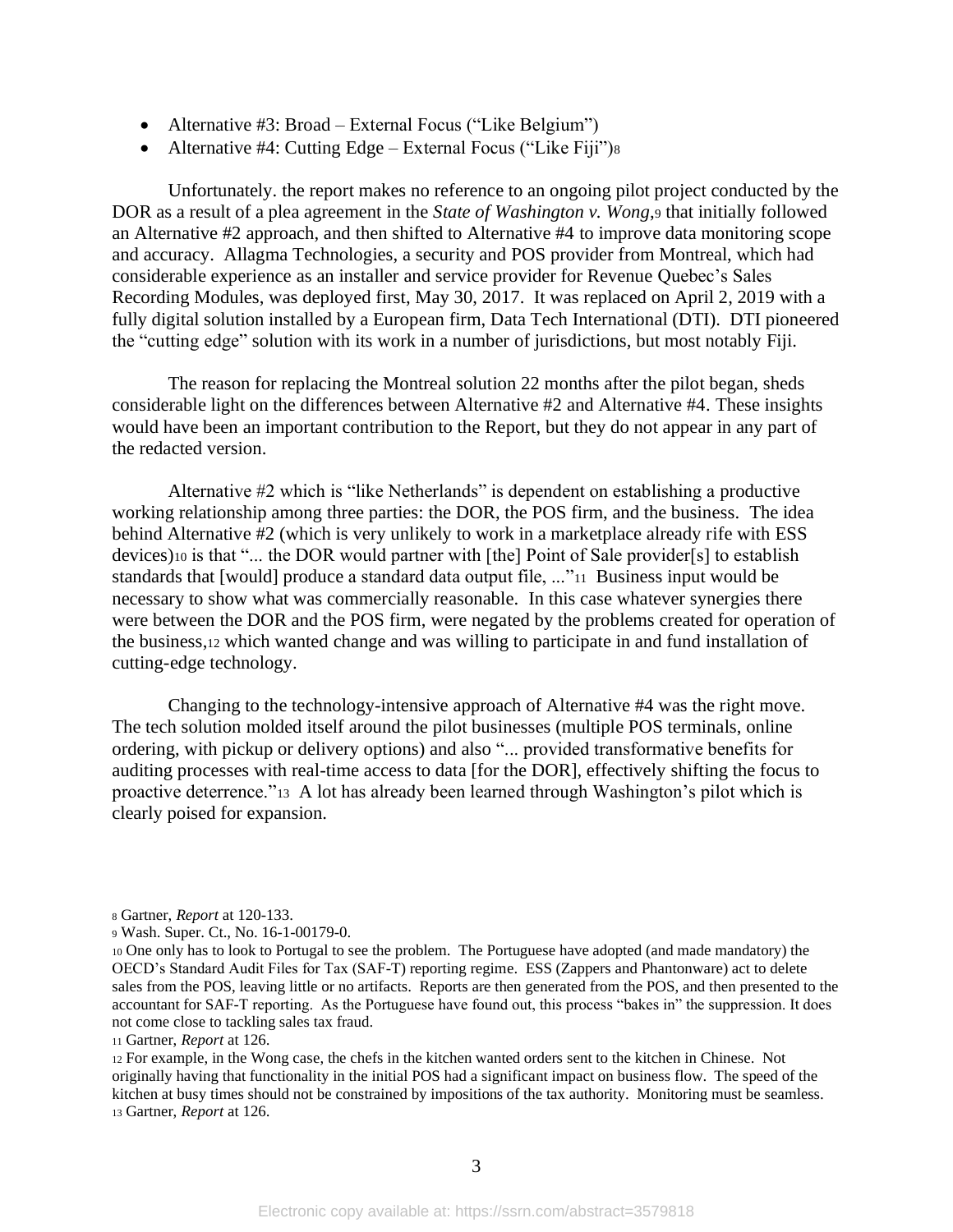Even though the redacted report is weakened considerably by not making any reference to the ongoing pilot project, there is a lot to learn from the choices made by the DOR and Ms. Wong. One gets the distinct impression that Washington is very aware that it is operating at the "cutting edge," along with Fiji and a number of other select foreign jurisdictions, in applying technology solutions to consumption tax problems.

The intent of this paper is to explain the inner workings of the State of Washington's cutting-edge pilot. What is happening in Washington is happening nowhere else in the US. This pilot is (for the moment) America's cutting-edge pilot project in retail sales tax compliance. Ms. Wong, the owner of the Facing East and QQ Taiwanese Bite restaurants who are participating in the pilot project, was initially vilified in DOR press releases as a tax cheat who harmed Washington citizens. The reality is that but for her acceptance of responsibility and efforts to make things right, Washington state would not be in the forefront of solving tax fraud by stateof-the-art technology.

### *Wong's Washington Pilot Project: An anti-sales suppression program modeled on Fiji*

The State of Washington's pilot project in anti-sales suppression technology solutions is the result of the monitoring agreement entered into between the taxpayer and the DOR in the *State of Washington v. Wong*.14 This is Washington State's first judicially resolved case involving an automated sales suppression device.15 Months of negotiations led to a plea agreement and Washington State's first-in-the-nation electronic sales monitoring agreement (August 30, 2017).16 The negotiations were focused on a practical state of the art technology solution to monitoring sales data, and on protections for taxpayers who are being monitored by taxing authorities, for whatever reason. This initial monitoring agreement followed Gartner's *Alternative #2* model (although it was selected before Gartner began research), and was rejected and replaced on April 2, 2019 with the current *Alternative #4* model.<sup>17</sup>

The unrepresented taxpayer admitted during a civil audit that she had violated RCW 82.32.290 (4)(a) by knowingly possessing, and using a Zapper to suppress sales.18 Potential penalties were severe under the statute. Not only were all taxes, penalties, and interest lawfully

<sup>14</sup> Wash. Super. Ct., No. 16-1-00179-0.

<sup>15</sup> For a discussion of Washington State's thought process as it worked through its electronic sales suppression problems (before the Gartner Report see: Richard T. Ainsworth & Robert Chicoine, *Fighting Technology with Technology: Taking Aim at Electronic Sales Suppression,* 89 STATE TAX NOTES 1037 (March 12, 2018) <sup>16</sup> For an analysis of Washington's first electronic monitoring agreement see: Richard T. Ainsworth & Robert Chicoine, *Zapped! An Analysis of Washington's Electronic Monitoring Agreement,* 87 STATE TAX NOTES 885 (March 5, 2018)

<sup>17</sup> An analysis of the technology requirements in Washington State's electronic monitoring agreement which were met by both the *Alternative #2* and *Alternative #4* models is discussed in Richard T. Ainsworth & Robert Chicoine, *The Technology Requirements of the First Electronic Monitoring Agreement in U.S. for Zappers,* 86 STATE TAX NOTES 239 (October 16, 2017)

<sup>18</sup> A Zapper places sales suppression programming on a removable CD or memory stick. Phantomware is similar suppression programming which is also prohibited by the Washington statute, but it is installed within the ECR/POS system, and is not readily removable from them. Zappers and Phantomware perform the same sales suppression functions in much the same manner.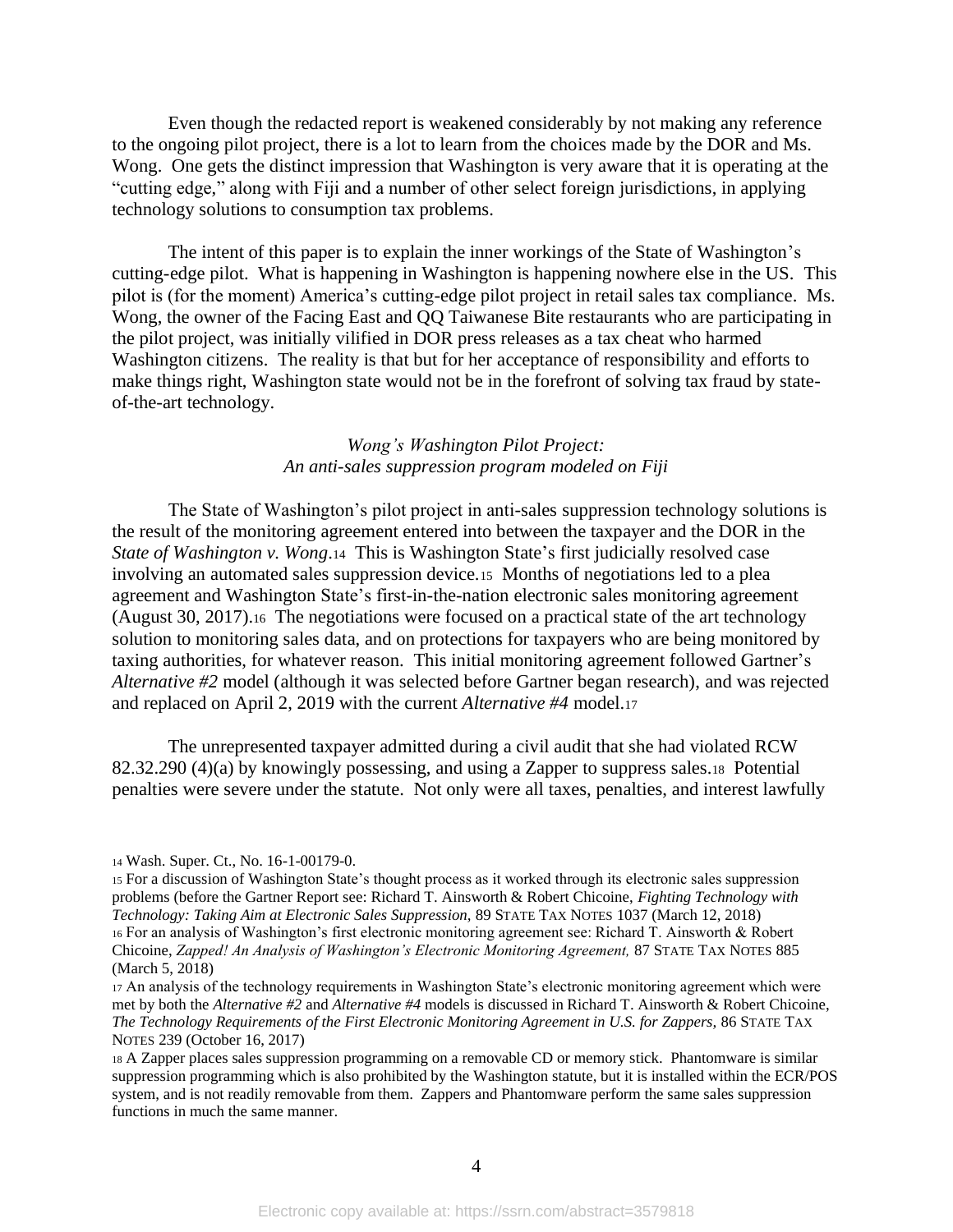due<sup>19</sup> required to be paid, but as a Class C felony incarceration of up to 5 years, a \$10,000 fine, or both were possible.20 An even a more severe penalty for the taxpayer involved prohibited her from participating in any business unless she:

… entere[d] into a written agreement with the department for the electronic monitoring of the business's sales, by a method acceptable to the department, for five years at the business's expense.<sup>21</sup>

A major problem was that the DOR did not have a specific method in mind that was acceptable to it, although it did have certain criteria. The taxpayer was burdened, at her expense, with finding an acceptable solution that met the DOR criteria. She elected to do so in an effort to remain in business, negotiate a favorable plea agreement and reach a stipulated civil restitution (tax loss) amount to satisfy the statutory requirements.<sup>22</sup> Even though the penalties were substantial, the taxpayer realized the importance of her participation in the pilot and saved no expense in her efforts to "make this monitoring work" for the State. There were dropped orders and system shut-downs that had to be recovered from on the busiest days, and when it became apparent after more than a year of effort that a better security system was needed she proposed and funded the transition to the monitoring system being used in Fiji. Twenty days before the Gartner report was issued, the switch was made.

<span id="page-5-0"></span>Two elements combine in the Fiji model (or *Alternative #4*): (a) there must be a valid receipt issued for each sale, and this receipt must be digital (although a paper copy can be provided in addition),<sup>23</sup> and (b) each receipt must be validated by the DOR through proprietary software call Tax Core<sup>24</sup> in real-time. The validation received from TaxCore will include a

- <sup>20</sup> RCW 9a.20.021.
- <sup>21</sup> RCW 82.32.290(4)(b)(iii)

<sup>22</sup> It should be noted that Ms. Wong was able to negotiate a civil tax assessment that was significantly less than what was originally proposed by the DOR. No small part of this success was due to her willingness to cooperate and assist the DOR as it endeavored to find workable monitoring solutions.

<sup>23</sup> There is currently no monetary penalty in Washington State for not issuing a valid digital receipt other than breach of the monitoring agreement. It is expected that of the pilot is considered a success and is adopted more widely, then Washington would follow other jurisdictions and impose monetary penalties. Penalties related to missing or incomplete digital invoices in Quebec are \$100, or \$300 to \$5,000 depending on severity, with \$1,000 to \$5,000 for a second offence within five years, and \$5,000 to \$50,000 for multiple offenses within five years. Sanctions related specifically to the Sales Recording Module are a \$300 penalty (per invoice) and a \$2,000 to \$100,000 fine with a maximum of six months in prison with suspension or revocation of the registration certificate.

[https://www.revenuquebec.ca/en/fair-for-all/ensuring-tax-compliance/penalties-and-interest/penalties/penalties](https://www.revenuquebec.ca/en/fair-for-all/ensuring-tax-compliance/penalties-and-interest/penalties/penalties-specific-situations/penalties-and-fines-in-the-restaurant-sector/)[specific-situations/penalties-and-fines-in-the-restaurant-sector/.](https://www.revenuquebec.ca/en/fair-for-all/ensuring-tax-compliance/penalties-and-interest/penalties/penalties-specific-situations/penalties-and-fines-in-the-restaurant-sector/) In Brazil commercial law requires invoices to be digital to be enforced. Tax compliance follows commercial practice. See: Decree 6022 of 2007 established the *Public System of Digital Accounting* (*Institui o Sistema Público de Escrituração Digital*) (SPED). In Fiji the penalties for violating the invoicing rules range from up to \$10,000, or up to \$25,000, or \$50,000 depending on the gross annual turnover of the business (less than \$500,000, or less than \$1,5000, or over 41,500,000). All figures are in Fiji dollars. Government of Fiji Gazette, Tax Administration Act 2009, Electronic Fiscal Device Regulations 2017, Article 23, *available at*: [https://www.frcs.org.fj/wp-content/uploads/2018/04/LN-37-Tax-Administration-](https://www.frcs.org.fj/wp-content/uploads/2018/04/LN-37-Tax-Administration-Electronic-Fiscal-Device-Regulations-2017.pdf)[Electronic-Fiscal-Device-Regulations-2017.pdf](https://www.frcs.org.fj/wp-content/uploads/2018/04/LN-37-Tax-Administration-Electronic-Fiscal-Device-Regulations-2017.pdf)

24 The TaxCore is the back-end software tool where all data from accredited POSes and their associated secure elements is merged unpacked and decrypted for viewing. This software manages life-cycle (start to end) of each taxpayer's system, offers analysis and reporting.

<sup>19</sup> "Lawfully due" is statutory language that is undefined in statute or regulation. It becomes problematical on audit and in settlement, because the amount of tax should not be left to the discretion and proposed assessments of the DOR.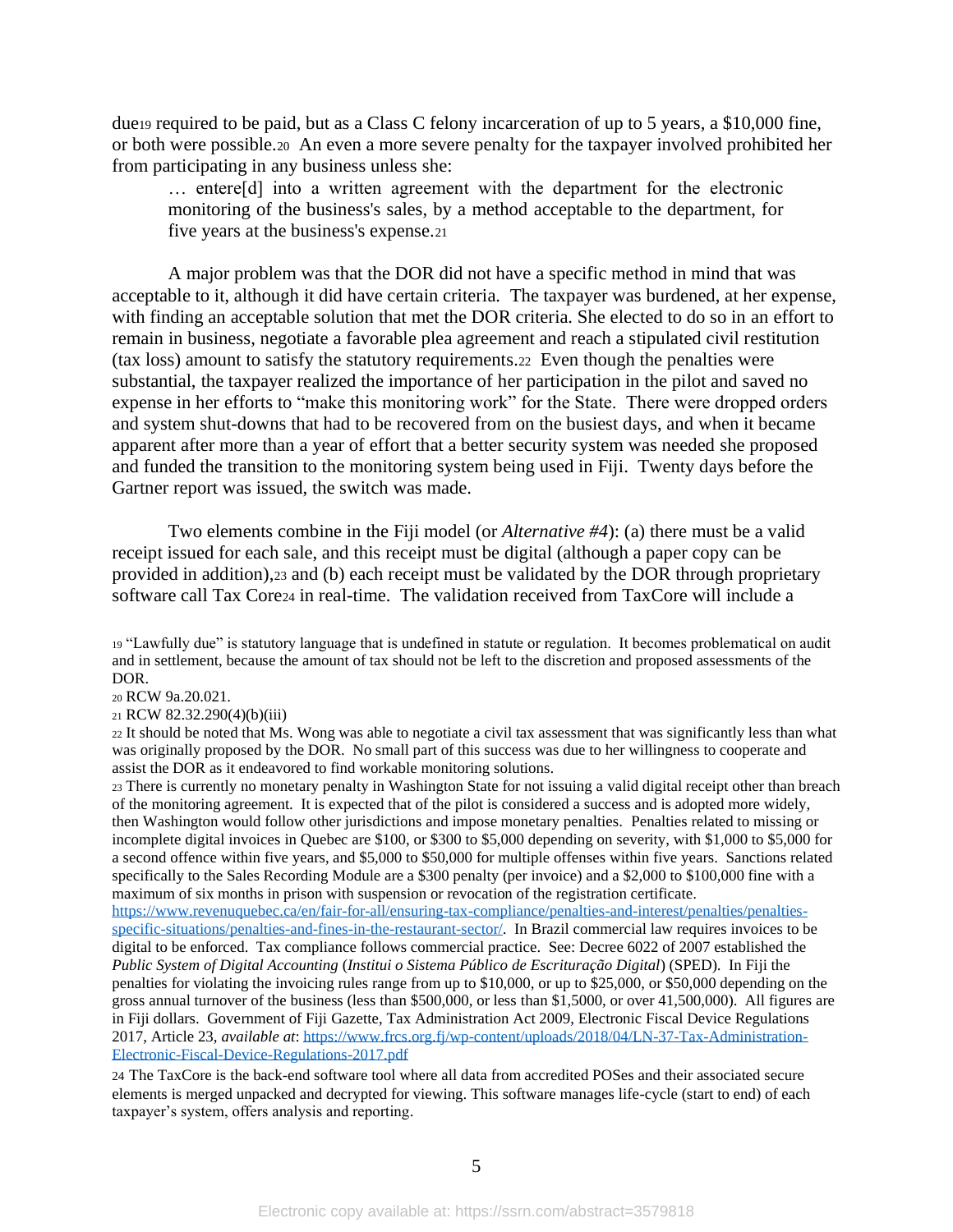digital signature on the receipt and a verifying hyperlink within the QR code.25 The process is called "the fiscalization" of the receipt/invoice.

Fiscalizing an invoice is a simple two-step procedure accommodated by secure software at the business issuing the invoice. The *request* is made first, and companion software within the tax authority issues the *response*. The fiscalizing system operates both online and offline.<sup>26</sup>

It is important to realize the speed with which this process moves, and how the speed (coupled with the technology's security features) provides additional protection against Zappers and Phantomware. The "round-trip" process described below is fully encrypted, saved in multiple (cross-referenceable) locations, and takes less than three milliseconds to complete. The data entered by the cashier, is returned to the customer immediately in the receipt (taking less time than swiping a credit card). The receipt has an embedded QR code that when scanned with a smart phone will confirm the accuracy of the receipt and the recording of the transaction on site and with the DOR.

If a business owner were to delete the receipt from the POS a mere two seconds after passing the receipt to the customer, the record of the transaction would already be in the TaxCore. If the customer immediately took the receipt and scanned the QR code, the receipt would be visible in the DOR's system. But more importantly, scanning would make this record permanent. The customer would be closing the digital loop of the purchase. Both the sales amount, and tax paid would be identified. All tax attributes would be confirmed.

The following figures sketch the two-step request and response procedure at the heart of the Fiji/Washington anti-sales suppression system.

*The Request – Figure 1*. The *request* is a fully automated process. Immediately after the POS, or other platform has assembled the transaction data the *accredited* (POS) system27 will make a direct internet-based request for fiscalization through an associated Sales Data Controller (SDC) residing either on the taxpayer's premises, or within TaxCore at the DOR.<sup>28</sup> The transaction data elements<sup>29</sup> will be combined with the POS's Digital Certificate and PAC<sup>30</sup> to be sent forward to the *secure element* (SE)*.* The SE verifies the request, and identifies the caller (the authorized taxpayer using the POS).

29 In Fiji these elements are specified in EFD Reg.  $\S 20(2)(a) - (i)$ .

<sup>30</sup> PAC is the POS Access Code. It is comprised of 6 characters assigned by taxpayer at time the taxpayer obtains the digital certificate, and it functions as a password to authenticate that "request" for fiscalization is authorized.

<sup>25</sup> The QR code itself is not a unique attribute. Many countries use QR codes on the receipt, even Quebec uses 2d bar code, but none (other than Fiji) has a hyperlink embedded within it that will lead the person scanning it to the Tax Authority's web service from where a confirmation of the validity of the receipt is obtained first hand. <sup>26</sup> There are some minor hardware differences between an online system (utilizing a virtual sales data controller – V-SDC) and an off-line system (utilizing an external sales data controller – E-SDC). Cost is not a factor. Most locations in Fiji utilize both online and off-line. The technical differences are discussed in Richard T. Ainsworth & Goran Todorov, *Fiji: A Digital Invoice System Fights Fraud and Enforces Real-Time VAT Compliance*, 92 TAX NOTES INTERNATIONAL 697 (November 12, 2018).

<sup>27</sup> There is no requirement that POS system be used. The reference to "POS" could be replaced by a number of other platforms: a mobile POS app; a cashier working off a desktop computer with an app; an online shopping forum; an invoice generating ERP system. This paper will use POS generically to mean all of these. <sup>28</sup> As indicated above, there are virtual and physical (external) SDCs. Figure 1 illustrates the V-SDC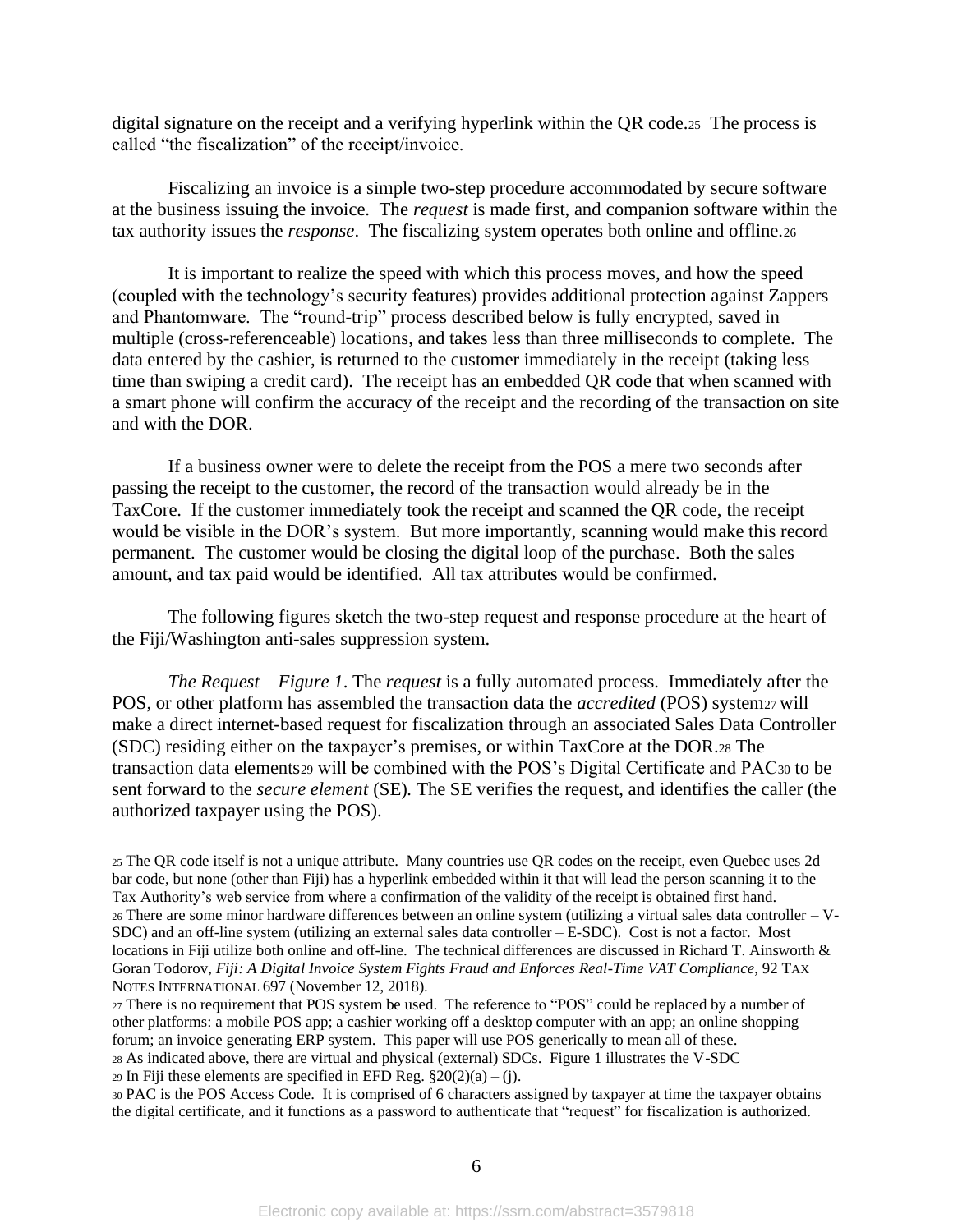POS TaxCore: DOR Cloud PAC Digital Cert. T Transaction data SE **Fransaction data (Invoice)**  $PAC =$  **POS Access Code** [6 characters assigned by taxpayer at time of obtaining digital  $\bigcup_{r \in \mathbf{r}} \mathbb{P}_{\mathbf{r}}$  |  $\bigcup_{r \in \mathbf{r}} \mathbb{P}_{\mathbf{r}}$  |  $\bigcup_{r \in \mathbf{r}} \mathbb{P}_{\mathbf{r}}$  |  $\bigcup_{r \in \mathbf{r}} \$ *Real-Time VAT Compliance*, 92 TAX NOTES INTERNATIONAL 697, 703, figure 1 (November 12, 2018). Digit CERT T T **HTTPS** Digit CERT PAC **Request:** Transaction data on receipt Amounts with tax label provided Digital certificate of POS presented Pos Access Code (PAC) provided PAC Digit CERT User certificate functioning as a password to authenticate that "request" is authorized]  $PAC =$ 

Figure 1 Request for Fiscal Invoice [accredited POS] Reprinted from: Richard T. Ainsworth & Goran Todorov, *Fiji: A Digital Invoice System Fights Fraud and Enforces* 

*The Response – Figure 2*. After confirming the validity of the request, the secure element associates the transactional data (specified previously) with additional elements as required by the system,<sup>31</sup> including a digital signature and the verification URL through which a QR code can be generated by the POS. The result is the fiscal invoice. The customer (or any other party) can scan the QR code that will be printed on the receipt/ invoice to confirm that the invoice data has been recorded in TaxCore. As a result, in both the Facing East and QQ restaurants today a Washington DOR auditor can anonymously scan a receipt at any time of a day and get an immediate assurance that the receipt provided by the cashier is properly reported in Washington's TaxCore.<sup>32</sup>

31 In Fiji these elements are specified in EFD Reg.  $\S20(2)(k) - (o)$ . In Ms. Wong's installation these elements are added to facilitate the workability and security of the system without mandatory or statutory demands. <sup>32</sup> It's important to note here that the most effective (traditional) method of finding electronic sales suppression, is an expensive multi-step process of (a) dispatching undercover auditors to a restaurant who purchase a meal with cash and save the printed receipt, (b) collecting a number of receipts from that location at different times of the day, and providing them to the official audit team, who (c) undertakes a search for these receipts in the POS records.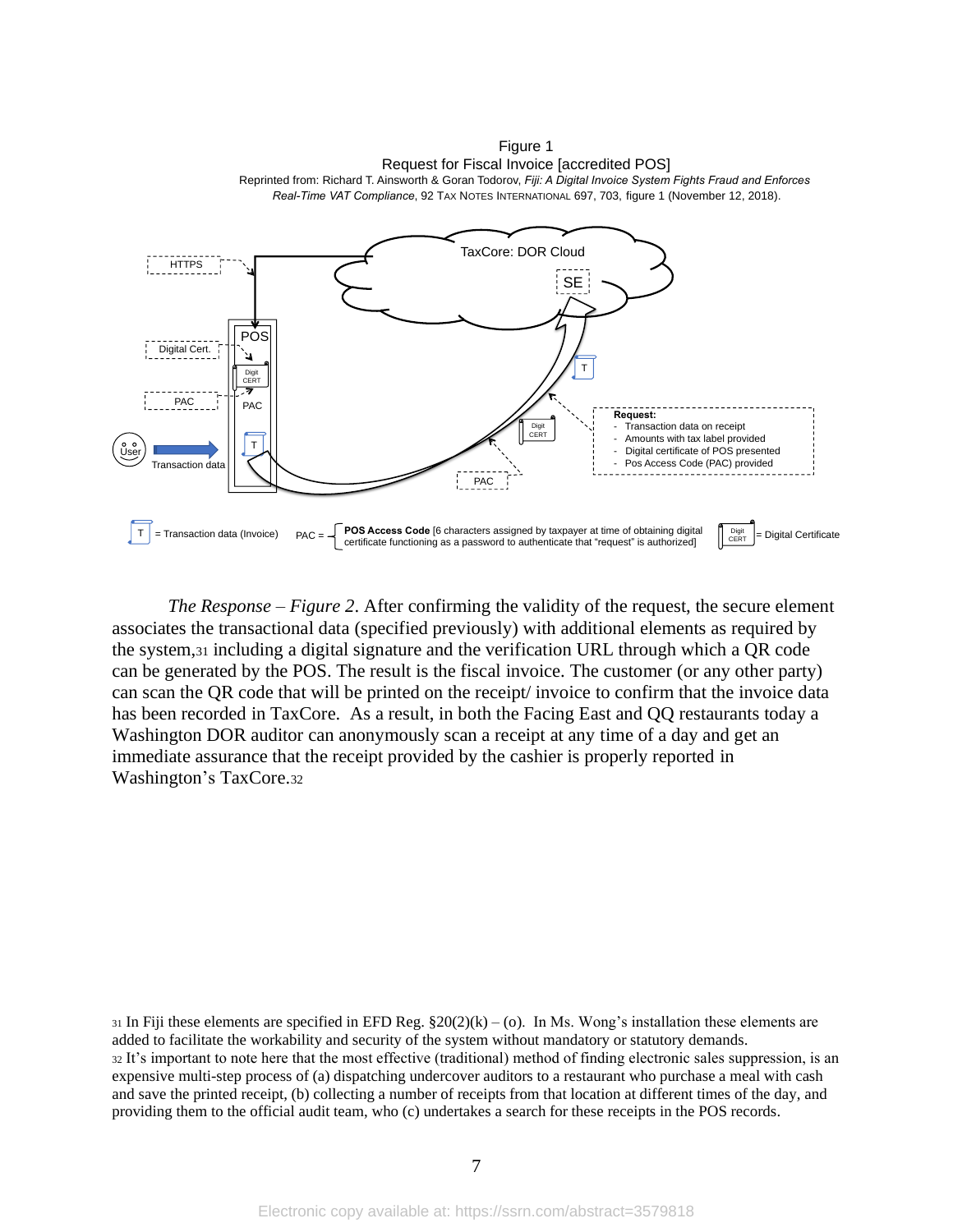POS TaxCore: DOR Cloud T Transaction dat SE  $T = T$ ransaction data (Invoice)  $\int_{CFT}$ **Digit** CERT  $=$  Digital Certificate  $\begin{vmatrix} F \end{vmatrix} =$  Fiscal data (Invoice)  $\begin{vmatrix} DS \end{vmatrix}$ QR  $=$  Digital Signature  $\overline{QR}$  = QR code iscal data Invoice w/QR code Response to request for Fiscal Invoice [accredited POS] Reprinted from: Richard T. Ainsworth & Goran Todorov, *Fiji: A Digital Invoice System Fights Fraud and Enforces Real-Time VAT Compliance*, 92 TAX NOTES INTERNATIONAL 697, 703, figure 1 (November 12, 2018). Digit T F F DSL **Response:** fiscalized data digital signature of receipt internal data field w/ encrypted message from the tax authority, digital certificate metadata. textual representation of the fiscal invoice verification URL in QR code **Request:** transaction data on receipt - Amounts with tax label provided - Digital certificate of POS presented Pos Access Code (PAC) provided HTTPS  $|$  PAC User Customer

Figure 2

Fiji's fiscalized digital invoices not only allows customers to confirm that all indirect taxes were remitted, but it also develops (within TaxCore) a comprehensive data-base of all transactions within the domestic ecosystem. The same is true of the Wong pilot project being used in Washington State, with the difference being just a matter of size. Fiji's system is larger, for the moment.

Artificial intelligence (AI) engines are applied in Fiji and can be, but are not yet being used in Washington. In Fiji's larger tax ecosystem, risk analysis and audit selection are is streamlined. Audits are not chosen blindly, or based on "hunches." They are data-driven. The same will be true in Washington State as the pilot project grows.

But even at this level of engagement, there is much more here in Washington than what has been discussed above. Counters embedded in the data streams fine-tune the remote assessment. Data is preserved in a mini-blockchain for highly efficient domestic audits.

#### *Mini-blockchains, Counters, and Proof of Audit*

Fiji's fiscalized digital invoices, and Washington State's fiscalized receipts do more than just confirm the accuracy of a particular invoice/ receipt, and construct a centralized data-base of transactions within TaxCore. They also build a POS-specific blockchain of transactions with "counters" that are aligned to provide an automated "proof of audit," if all data conforms, as expected, after a full review. These three attributes set the Fiji/Seattle solution apart from other solutions, and place it head-and-shoulders above an Alternative #2 approach to data security where the DOR is expected to partner with POS providers to establish standards that would produce a standard data output file. There are real, substantive reasons why Alternative #4 is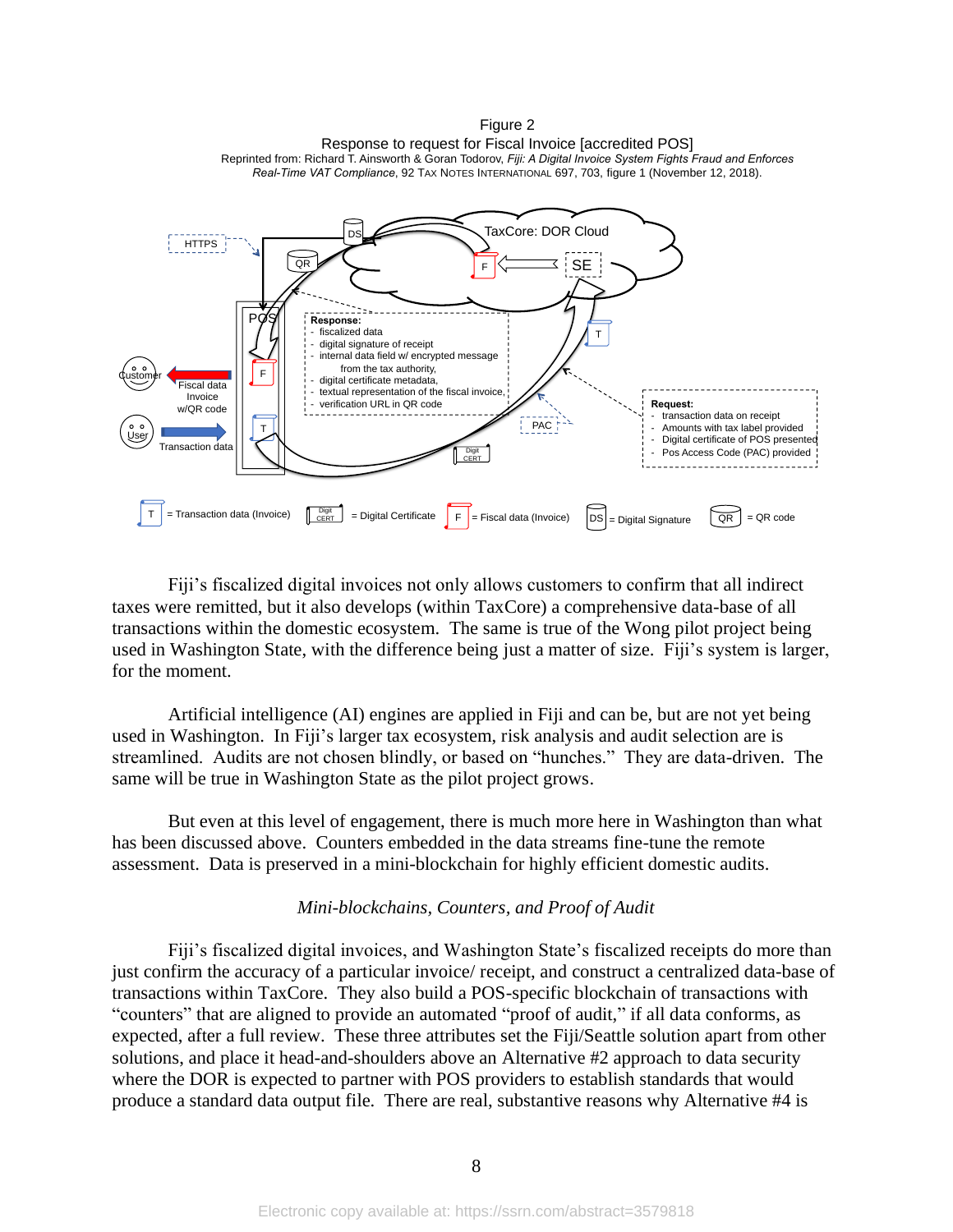considered a "cutting-edge" solution – notably, mini-blockchains, counters, and proof of audit functionality. Just as there is clear and verifiable revenue authority analysis from jurisdictions, like Portugal, that have endeavored to control sales suppression fraud through SAF-T.

*Mini-blockchain*. With the Fiji solution a mini-blockchain of transactions is preserved (a) within the specific secure element assigned to the POS, (b) within the Tax Authority's TaxCore, and is also (c) embedded in the QR code on each receipt/invoice held by a customer. As with all blockchains, the data is permanent and immutable. It is impossible to obscure a transaction once it has been input and fiscalized. Each customer becomes an extension of a government audit team when they scan the QR code on a receipt to verify its contents.33 By doing so, the customer reports and confirms not only his/her specific transaction, but the mini-blockchain within which the transaction is preserved.

*Counters.* In the Fiji solution counters record the tax attributes of each receipt *as those attributes are sequentially placed on receipts*. The record is embedded in the QR code of all valid receipts. Counting is non-discretionary [that is, counters cannot be turned off.] Counters cannot be adjusted but their limits can be specified. The cap on each counter is pre-configured by the DOR, and can only be reset by the DOR.

*Proof of audit*. Counters in the Fiji/Seattle solution start with customized caps (limits). When the secure element (SE) observes that a particular counter is getting close to its cap the SE will notify the operator that it will shut down, if it does not receive a *proof of audit* notification from TaxCore. If it does receive this notification the TaxCore automatically resets to zero.

The notification indicates that all data from the POS and the associated Secure Element (SE) has been recorded in Tax Core, nothing is missing, and all counters are working properly. Said another way, the proof of audit means the mini-blockchain is complete and intact. There have been no manipulations, omissions, or removals of data.

The process is seamless, fully automated, and a nearly continuous process. Most of the time, a *proof of audit* is completely invisible to the taxpayer.

#### *Why the counters are the key (examples)*

The standard counters are the tax-attributes found on a signed receipt issued by an accredited POS. Counters are related to the type of receipt. There are seven basic types of receipt: Normal Sales [NS], Normal Refund [NR], Copy Sales [CS], Copy Refund [CR], Training Sales [TS], Training Refund [TR] and Proforma Sales [PS]. Additional counters reside

<sup>33</sup> Sales transaction can be reported to the DOR either by the seller or the buyer. Although the norm is that the seller reports sales to the DOR, collects and remits RST, in cases of missing receipts the buyer can declare the purchase and report his payment of the tax to the seller. This occurs in the Fiji/Seattle system when the buyer scans the QR to verify the transaction and report the data to the DOR. In a cross-border or international context buyer-scanning of a mandated QR code on receipts has an additional value (not considered in this paper). Cross-border/ international scanning can help detect fraudulent sales, and assist the DOR in identifying remote sellers who may be collecting RST, not filing returns and disappearing. See: Richard T. Ainsworth & Chang Che, *Data First, Tax Next: How Fiji's Technology Can Improve New Zealand's NetFlix Tax (Electronic Marketplaces) (Part 3)* 95 TAX NOTES INTERNATIONAL 1249 (September 23, 2019).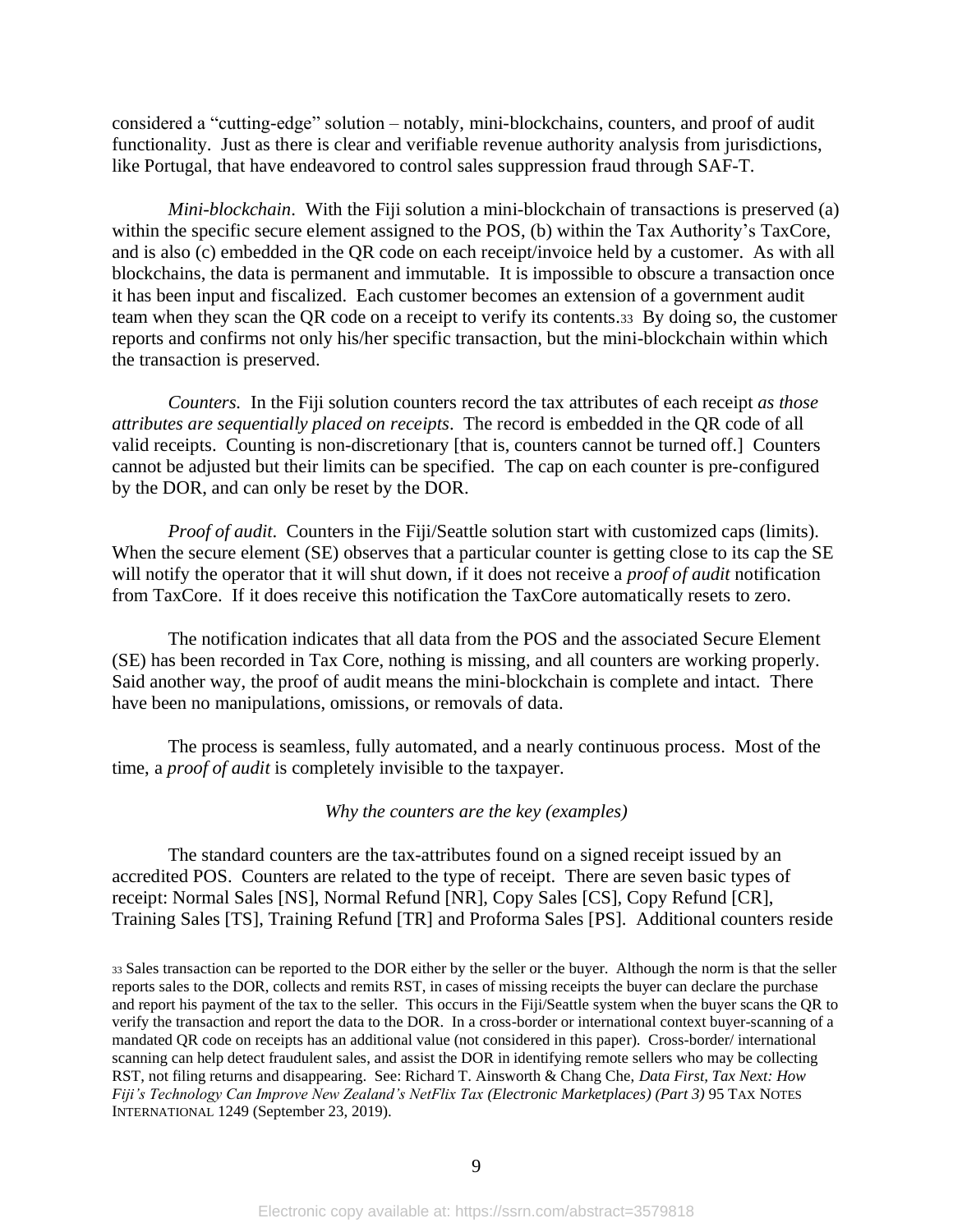in the SE which records line item cumulative totals: cumulative turnover, tax totals, refund totals, per tax refund totals, and others.

Figure 3 (below) illustrates a single accredited POS which fiscalizes six receipts in a sequence. The diagram suggests that there can be ten or more POS (or Accredited Invoice<sub>34</sub>) systems in this diagram, but only one is represented.35 In fact, the Washington pilot project has five accredited POS engaged. Three are at the Facing East restaurant, and two at the QQ restaurant. Three types of receipts are illustrated:

- Normal Sales [NS],
- Normal Refund [NR], and
- Proforma Sales [PS].

There are twelve tax attributes (associated with these receipts) that are "counted" throughout this six-receipt sequence. Six "counters" relate to specific attributes of the receipt being considered, and the RST associated with that attribute (NS; NR; PS; RST on NS; RST on NR; RST on PS). Six additional counters sequentially aggregate these amounts across these specific categories throughout the six-receipt sequence.

A summary of the data used in Figures 3 and 4 is provided in Chart 1 (below):

34 An Accredited Invoice System (AIS) is an umbrella term covering devices and systems capable of producing receipts (normally issued in B2C transactions) and invoices (normally issued in B2B transactions. A point-of-sale (POS) system is one specific application on an AIS. POS and AIS will be used interchangeably in this text. <sup>35</sup> The simplicity of the diagram in Figure 7 should not be underestimated. If POS-1 was Amazon these six transactions would occur in less than a hundredth of a second. Jay Yarow, *Amazon was Selling 306 Items Every Second At Its Peak This Year*, BUSINESS INSIDER (December 27, 2012) available at: <https://www.businessinsider.com/amazon-holiday-facts-2012-12> (this amount is 26.5 million transactions per day, and comparable statistics have never been released again by Amazon). In fact, the application of the Fiji monitoring system to online marketplaces yields revenue benefits far exceeding those in standard B2C transactions. This, application has been explored in Richard T. Ainsworth & Chang Che, Data First – Tax Next: How Fiji's Technology can Improve New Zealand's "NetFlix Tax," (Part 3) – Electronic Marketplaces, TAX NOTES INTERNATIONAL (forthcoming.)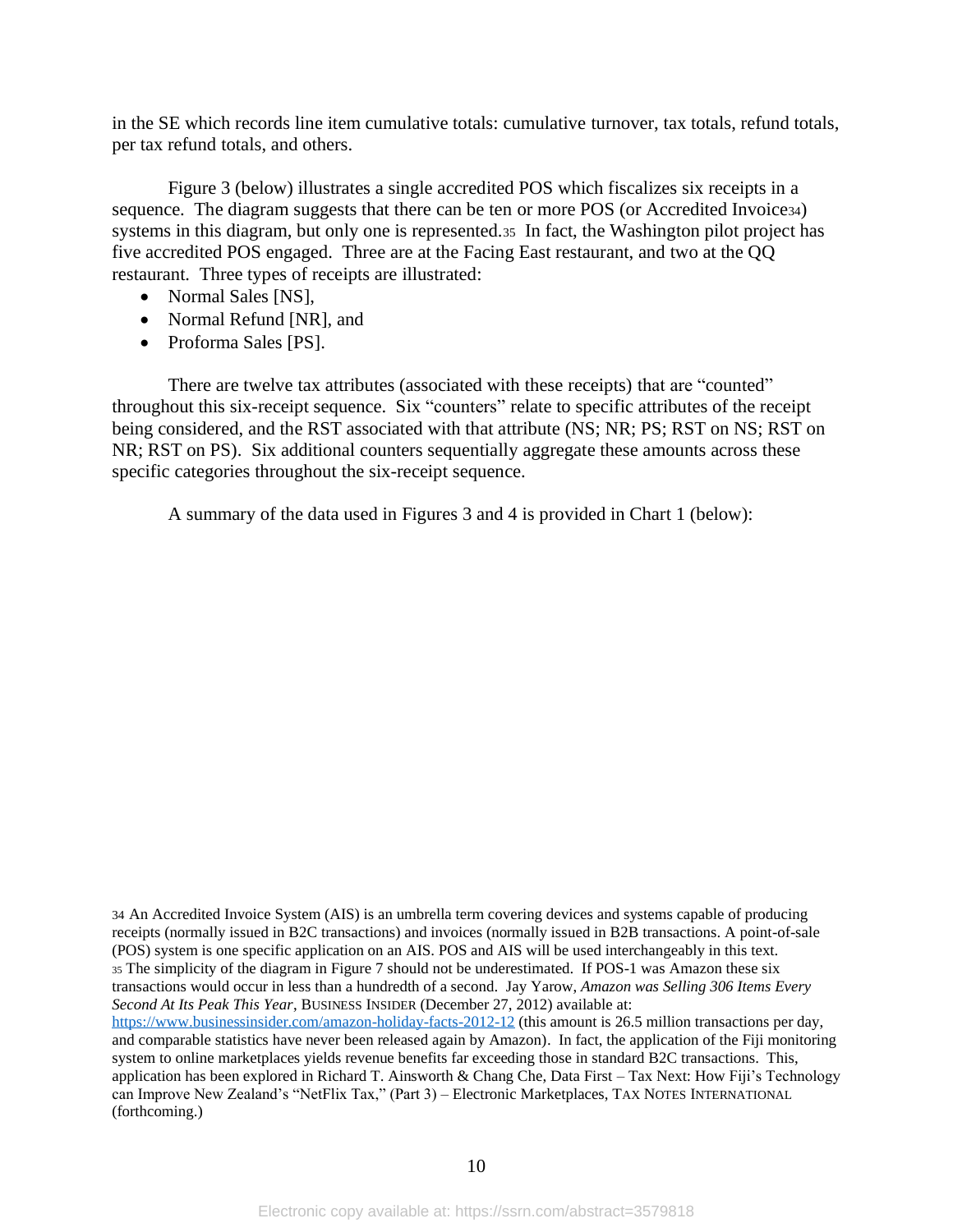#### Chart 1 – Data applied in Figures 3 & 4

| <b>COUNTERS APPLIED</b> | 1              | $\overline{2}$ | 3     | 4              | $5\phantom{.0}$ | 6               |
|-------------------------|----------------|----------------|-------|----------------|-----------------|-----------------|
|                         |                |                |       |                |                 |                 |
| PS (pro forma sales)    |                |                |       |                | 100             | $\mathbf 0$     |
| <b>RST on PS</b>        |                |                |       |                | 10              | $\mathbf 0$     |
| NR (normal refunds)     |                |                |       | 40             | $\mathbf 0$     | $\mathbf 0$     |
| <b>RST on NR</b>        |                |                |       | $\overline{4}$ | $\mathbf{0}$    | $\mathbf{0}$    |
| NS (normal sales)       | 10             | 20             | 1,350 | $\mathbf 0$    | $\mathbf{0}$    | 50              |
| <b>RST on NS</b>        | $\overline{1}$ | 2              | 135   | $\overline{0}$ | $\mathbf{0}$    | $5\phantom{.0}$ |
| <b>Ttl NS</b>           | 10             | 30             | 1,380 | 1,380          | 1,380           | 1,430           |
| <b>Ttl RST NS</b>       | $\mathbf{1}$   | 3              | 138   | 138            | 138             | 143             |
| <b>Ttl NR</b>           |                |                |       | 40             | 40              | 40              |
| <b>Ttl RST NR</b>       |                |                |       | $\overline{4}$ | $\overline{4}$  | $\overline{4}$  |
| <b>Ttl PS</b>           |                |                |       |                | 100             | 100             |
| <b>Ttl RST PS</b>       |                |                |       |                | 10              | 10              |
|                         |                |                |       |                |                 |                 |
|                         |                |                |       |                |                 |                 |

#### Invoice Sequence (1-6)

Figure 3 (further below) shows POS-1 making six requests for fiscalization, and TaxCore responding six times, signing each response after verifying the sender and the data. The signature is noted as [Rcpt. Sig.] at the bottom of each receipt.

Figure 3 assumes that these are the first six transactions in a business cycle. The first three transactions (receipts) are normal sales [NS], followed by a normal return [NR], and then a proforma sale [PS], before returning to make another normal sale [NS] at the sixth receipt.

A QR code appearing on each receipt can be scanned by the purchaser (or any tax official). The purchaser will see in an unequivocal format the complete data set of all information on the invoice issued. A scan by the Tax Authority would disclose more data. Some QR data is encrypted. An auditor would be able to see not only the basic invoice, but also the separate and aggregate tax-values captured by the counters. Thus, assuming a 10% RST, a scan of the first two receipts shows, in the first receipt, normal sales of 10, and RST collected of 1.

The second receipt shows aggregate tax-values in addition to the second set of normal sales (20), and RST from normal sales (2). The aggregate counters on the second receipt show total normal sales of 30 (10 + 20), and total RST collected on normal sales of 3 (1 + 2). These results would be visible to any auditor scanning the QR code on the second receipt.

The third receipt is similar, but the numbers are larger. There are normal sales of 1,350 and RST from normal sales of 135. This transaction lifts the aggregate counters on the third receipt to total normal sales of 1,380 and total RST collected from normal sales to 138.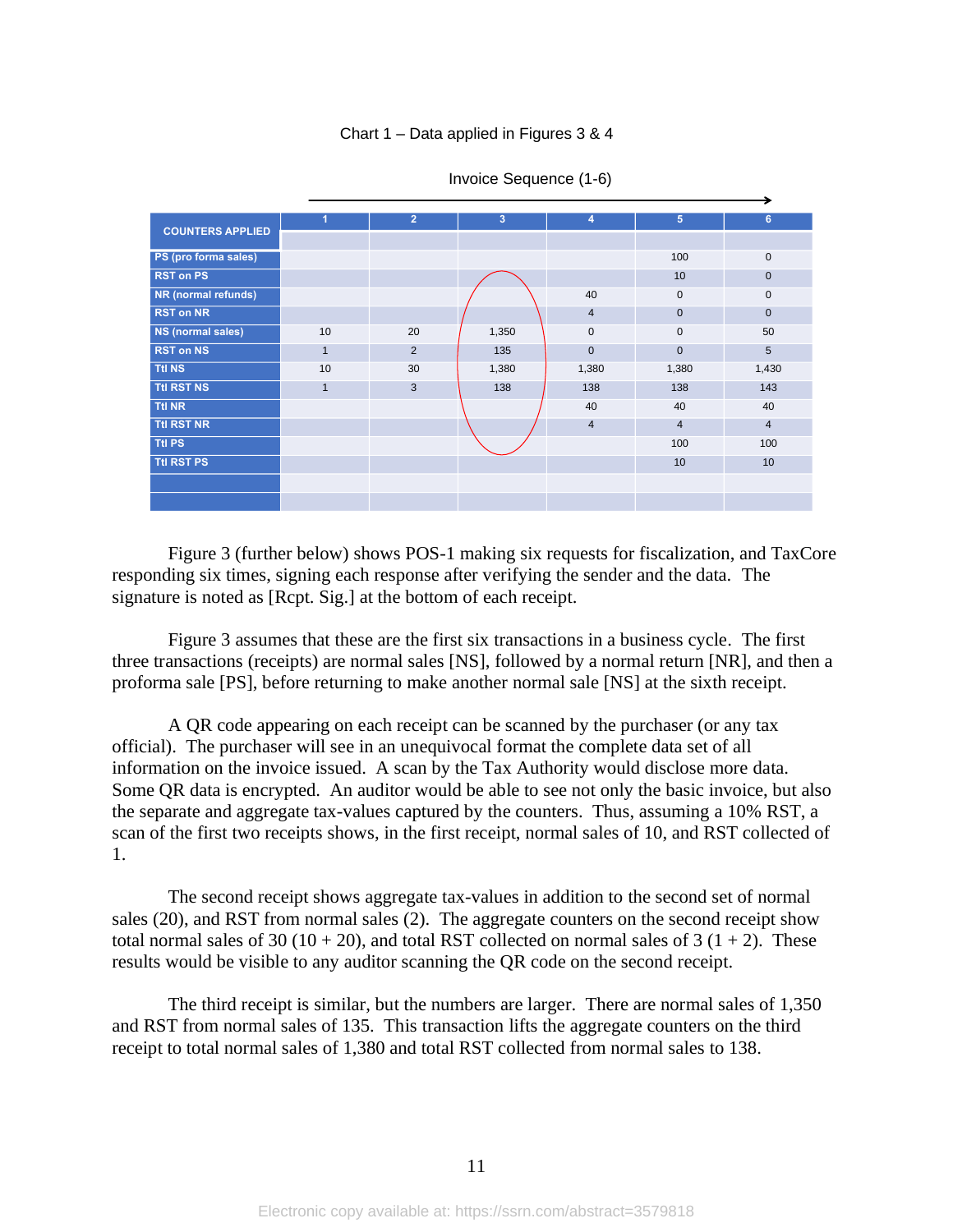The fourth and fifth receipts record different functions. Receipt four is a normal refund, and receipt five is a proforma sale.36 Each receipt has a base number and a related RST amount. The diagram at Figure 3 shows receipts number four and five to be visibly larger than the first three receipts. This reflects the larger data content from the use of new counters, and the fact that counters do not aggregate data across categories. For example, *normal refunds* (and the RST related to it) are not netted against *normal sales* (and the RST from normal sales). NS and NR are separate counters. Counters initially record data separately, report that data separately, and continue to reproduce that data separately on later receipts.

Thus, the sixth receipt, which is a return to a normal sales transaction of 50 with an additional RST from normal sales of 5, reproduces all the data from the fourth (refund) and fifth (proforma) receipts. However, as a NS, receipt six is able to aggregate its normal sales data into the previously recorded total normal sales to get the new figure of 1,430 total normal sales, and a total RST from normal sales amount of 143.



It's important to remember that counters serve several purposes. They show immediate transaction values, but they also reach back to the prior invoice and connect these two invoices in a chain, while waiting (for a millisecond or two) to be further bonded to the next invoice in the sequence.37 This is the mini-blockchain. Counters provide continuous audit capabilities regardless of whether the certified POS is (a) associated with a Virtual Sales Data Controller (V-SDC), where the Secure Element (SE) is embedded in Tax Core, or (b) associated with an

<sup>36</sup> A proforma sale will occur in a restaurant situation where a waiter drafts a trial receipt to show customers what an order will cost before a decision (commitment) is made to place the order with the kitchen. <sup>37</sup> This function is similar to the Portuguese solution where a security code is designed to link to the previous invoice thereby initiating a (limited) internal *mini-blockchain* of invoices but without the consensus mechanisms of corresponding blockchains within the tax administration, and the customer-based links related to the scanned QR codes.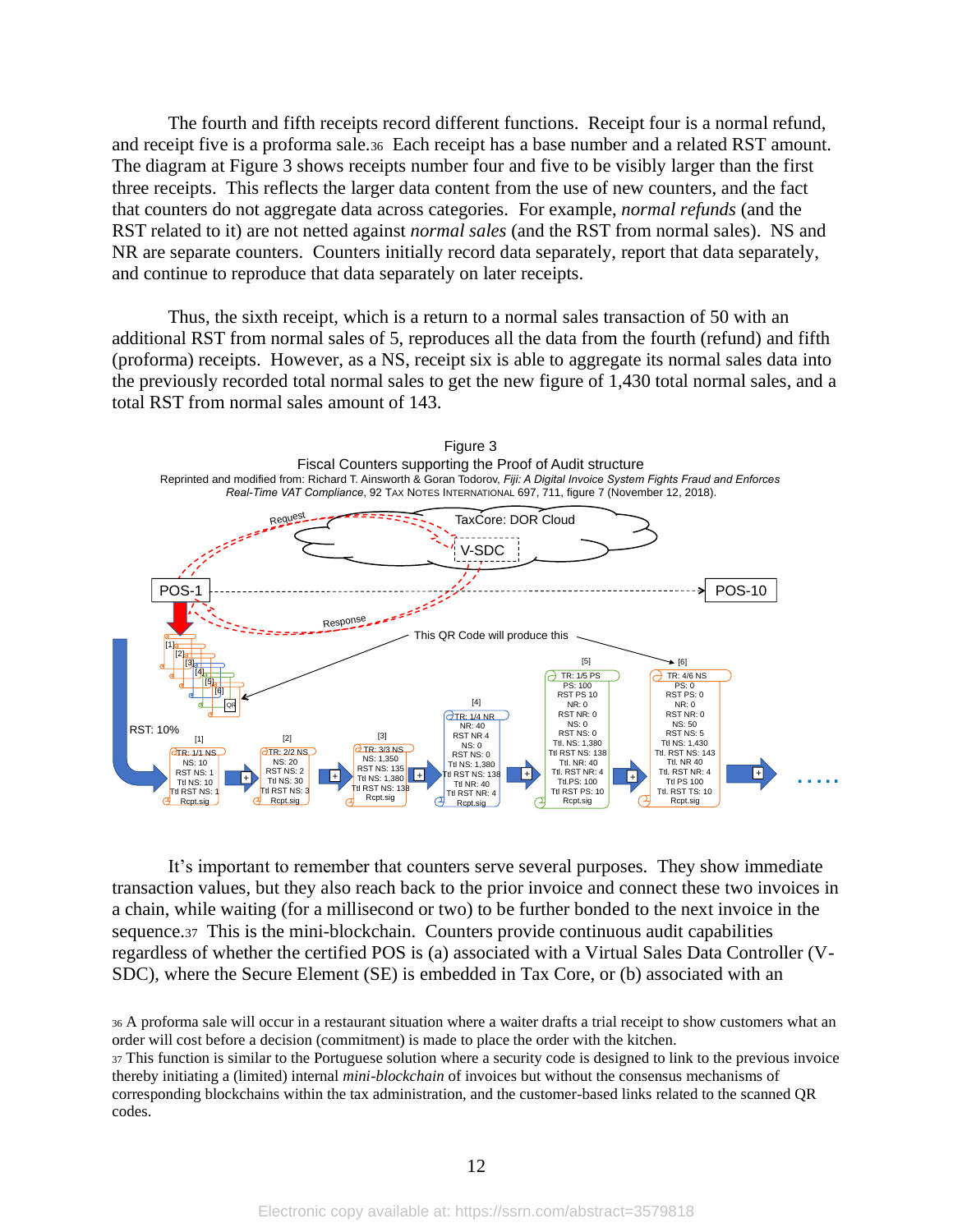External Sales Data Controller (E-SDC), where the Secure Element is loaded on a smart card inserted in the SDC.

The Facing East and QQ restaurants in Seattle are associated with both V-SDC's and E-SDC's. The Seattle restaurants work easily online or off. The technology of how the systems do their job does not change. Regardless of the set-up, the tax problem the counters solve is the identification of (and if possible the recovery of) missing receipts.

A business-story based example may help further. Assume that certified POS-1 is located at a small hamburger shop, where normal sales are in the \$10 to \$15 range, occasionally a \$50 sale is made, but rarely is a sale made for \$100. However, on special occasions (holidays, public gatherings in the neighborhood) the amounts charged on a single ticket can jump-up considerably. There are two kinds of exceptionally large sales made by the hamburger shop: (a) bulk sales to corporations in the area that provide free meals for their employees who are asked to work long hours on occasion, and (b) street sales by roller skating waiters and waitresses.

This hamburger shop is popular because its waiters and waitresses sell and deliver meals on roller skates. The skaters tend to aggregate sales (on the fly) and record all sales as one batch in the certified POS. When a large sale shows up in the shop's POS it is invariably the result of either a corporate bulk purchase or a skater's aggregation of sales for an entire evening shift.

On high traffic days in the summer it is common to find one or more skaters entering their sales late in the day having sold burgers, collected funds, and made change for individual purchases with cash-on-hand. The DOR has long suspected that the owner suppresses sales with a Zapper or Phantomware. The preferred target for manipulation (the DOR suspects) is one or more of the largest sales tickets.

Figure 4 (below) replicates the facts of Figure 3 (above). In figure 4 receipt number 3 is missing. This was the exceptionally high sale of 1,350.

The first thing the counters do is they show how to derive the missing sales amount (1,350) and missing RST amount (135). The sixth receipt confirms that the missing receipt must be a NS. The sixth receipt is marked as the 4th NS receipt and the 6th receipt overall [TR:4/6] NS]. The receipt issued immediately prior to the missing receipt is [TR: 2/2 NS]. There is no other NS receipt in the chain, so the missing receipt must be the third NS.

We can calculate the tax attributes of the missing NS receipt. We know they are 1,350 in NS and 135 in RST, because the NS immediately prior to the missing receipt reported total NS of 30, and the receipt immediately after it reported total NS of 1,380 with total RST from NS at 3 and 138 respectively. It does not matter that the receipt coming after the missing receipt was not a NS. Aggregating counters preserve sales data continuously.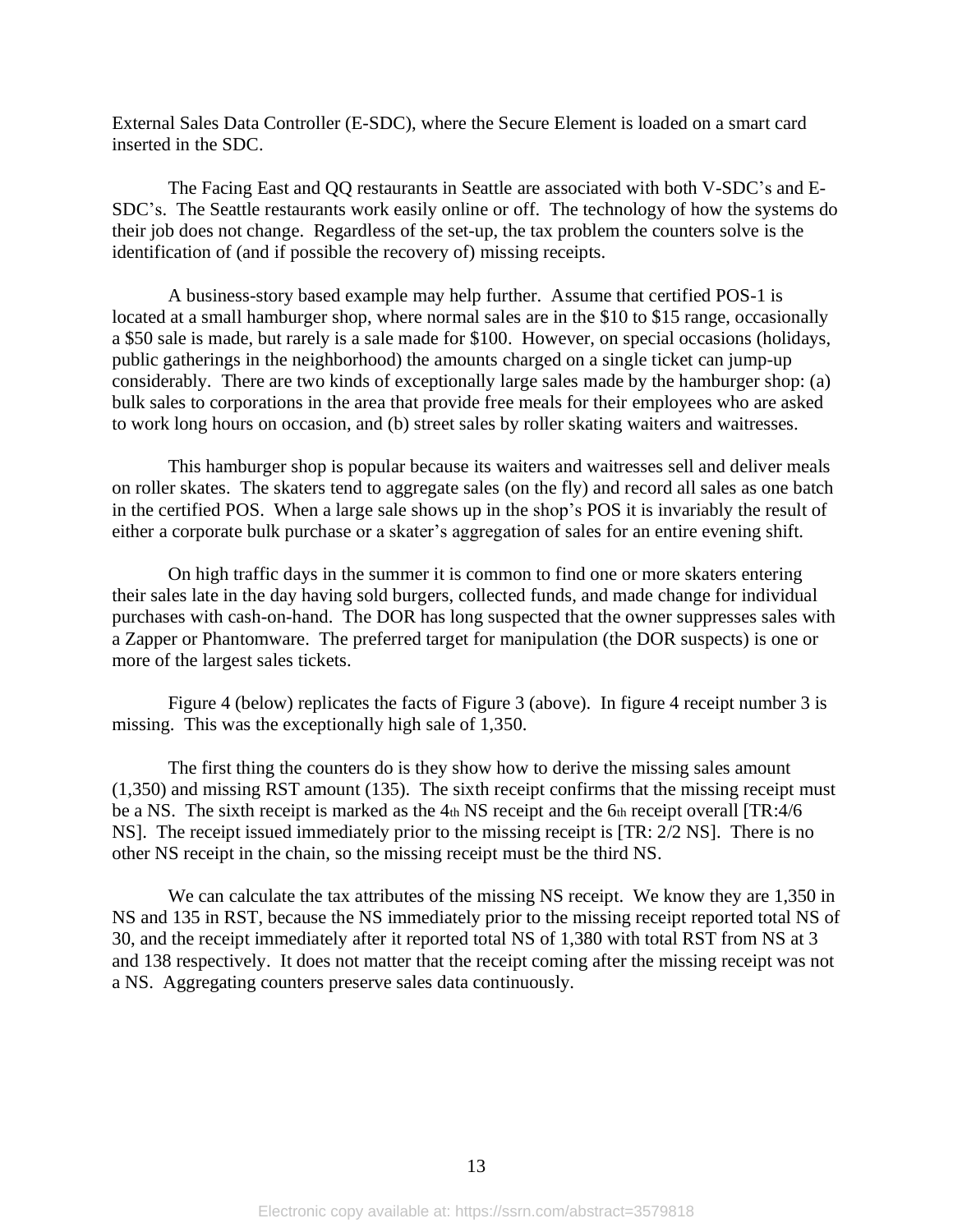Figure 4 Fiscal Counters that support the Proof of Audit structure



What makes the counters so effective is that they are built into the receipts in a manner that builds a mini-blockchain. Each link (receipt) preserves the data embedded in the receipts before and after. The entire chain is lodged in Tax Core, replicated in the secure element of the taxpayer's certified POS, confirmed by every consumer or taxpayer who scans a receipt to verify its authenticity (by "pinging" Tax Core), and by any auditor (or AI program) that assembles the data embedded in the invoices and re-calculates each receipt.

There are two long-standing audit problems with missing receipts.38 First, if an auditor identifies that receipts are missing from an audit file, it is almost impossible to determine how much was skimmed. As a result, the audit turns into an uncomfortable game of estimates and guesswork.

For example, in the hamburger shop setting described above, where sales are normally made in the \$10 to \$15 range. How would a traditional auditor determine that the amount suppressed was actually \$1,350 in gross sales, \$135 in RST, and not \$15 for one burger and fries with RST of \$1.50? The counters solve this problem directly.

The second problem is just as difficult to resolve. How does an auditor know that there is a missing receipt in the first place, and how quickly can the auditor find this out? The traditional approach is to suspect fraud, then send undercover consumers into the restaurant who (over a number of days) purchase meals for cash, and save the receipts. The auditor then begins a search

<sup>38</sup> The diagram presents the most common fact pattern where "missing receipt numbers" or "gaps" in receipt sequences are the result of actual receipts that are missing. Depending on the specific POS configuration technology-based errors could arise from the way the POS handles voids, or perhaps with the internal numbering system employed by the POS. Permutations following these error patterns are not considered here, but are equally well resolved with the Fiji/Seattle system.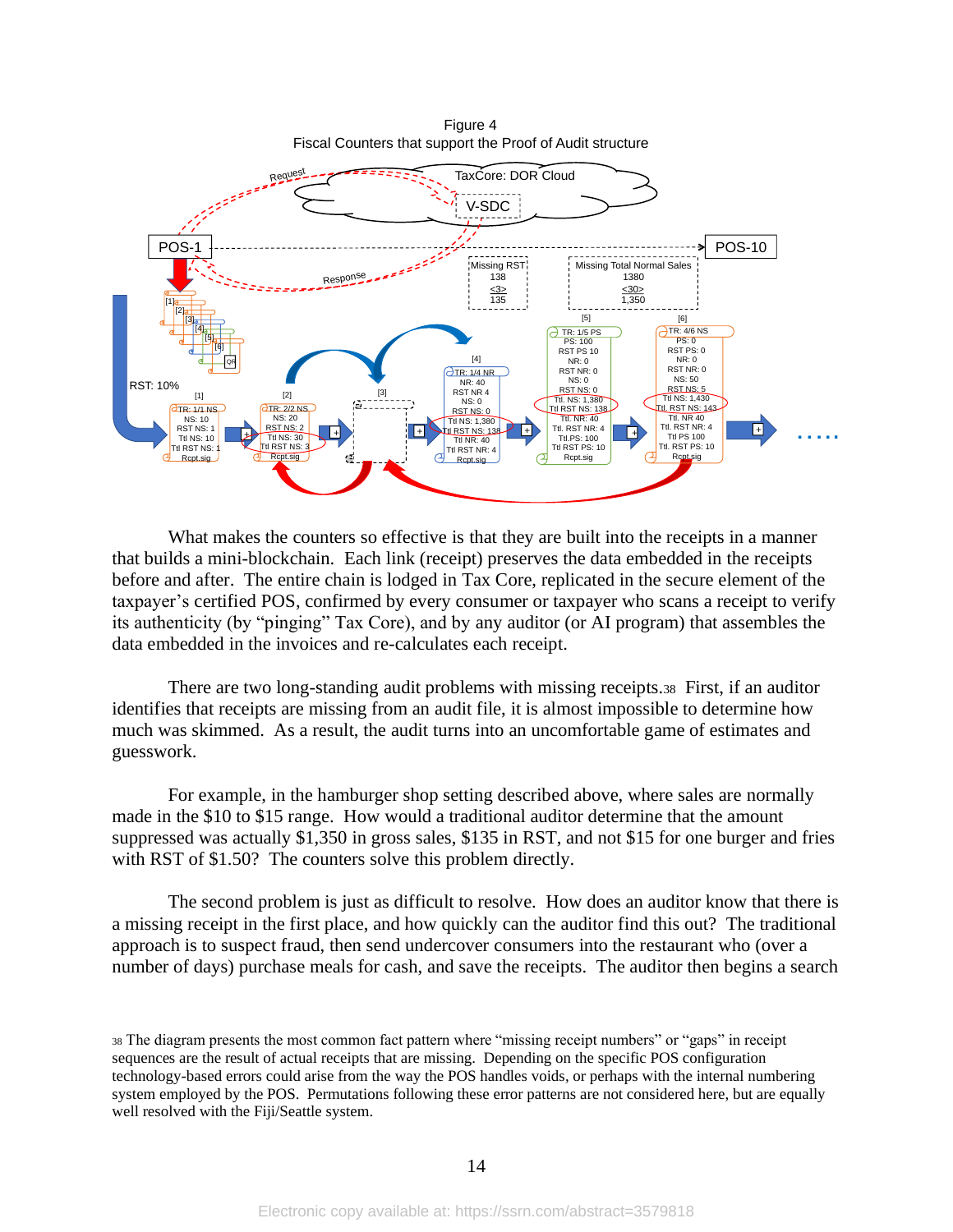in the taxpayer's records to see if any receipts have been removed. Aside from being time consuming, this method is inherently hit or miss.

This is where the Fiji/Seattle system turns again to the counters. The context is the automated *proof of audit*. V-SDC's and E-SDC's are programmed to continuously assemble "audit packages," essentially complete receipts (or a collection of several complete receipts). The "audit package' is the full journal record. In other words, it is all the meta data related to a transaction.

V-SDC's and E-SDC's are programmed to upload audit packages to TaxCore on a regular and continuous basis. The upload is authenticated with the Secure Element (SE). If TaxCore allows a successful upload, the V-SDC or E-SDC then requests a *proof of audit*.

The proof of audit function takes the new data and moves backwards (link-by-link) through the mini-blockchain, confirming that all of the data (including the data from the new audit packages) contained in the POS and the associated Secure Element (SE) have been accurately recorded in Tax Core. Nothing is missing, nothing is manipulated, and all the counters are working properly.

In the example above, when an audit package is assembled and submitted for the fourth receipt [TR: 1/4 NR], the *proof of audit* should fail. It will fail because the third receipt is missing. Similarly, the *proof of audit* requested after the fifth [TR: 1/5 PS] and sixth [TR: 4/6 NS] receipts should also fail, and fail for the same reason. Receipt three is missing.

The V-SDC and/or E-SDC will continue to upload receipts. They will continue to request a proof of audit, and continue to fail the *proof of audit*. TaxCore will notify the DOR that something is amiss at the hamburger shop, and an auditor should be assigned to visit the business. Similar notices are regularly being sent to the owner. Everyone is aware of the problem.

There is one more step.

Each counter has a pre-set cap. The DOR determines each cap, per counter, and per certified POS. If we assume that the cap set by the DOR on the NS counter at the hamburger shop is \$1,500, then after the sixth receipt we are \$1,430. There is only \$70 in "cap room" left to work with. If receipts are issued in excess of \$70, the system will shut down. The POS will no longer issue fiscal receipts.

This is the place where the monetary fines for issuing invalid receipts become important in most jurisdictions.39 However in the Washington State pilot, if a business subject to RCW 82.32.290 (4)(a) is issuing receipts without a monitoring device they would be in violation of the basic agreement with the DOR. This would likely result in closure of the business.

There are three solutions to a business reaching the cap limit. If the owner of the hamburger shop can find the missing receipt, he should enter it in the accounting system. A

<sup>39</sup> See *supra* note [23.](#page-5-0)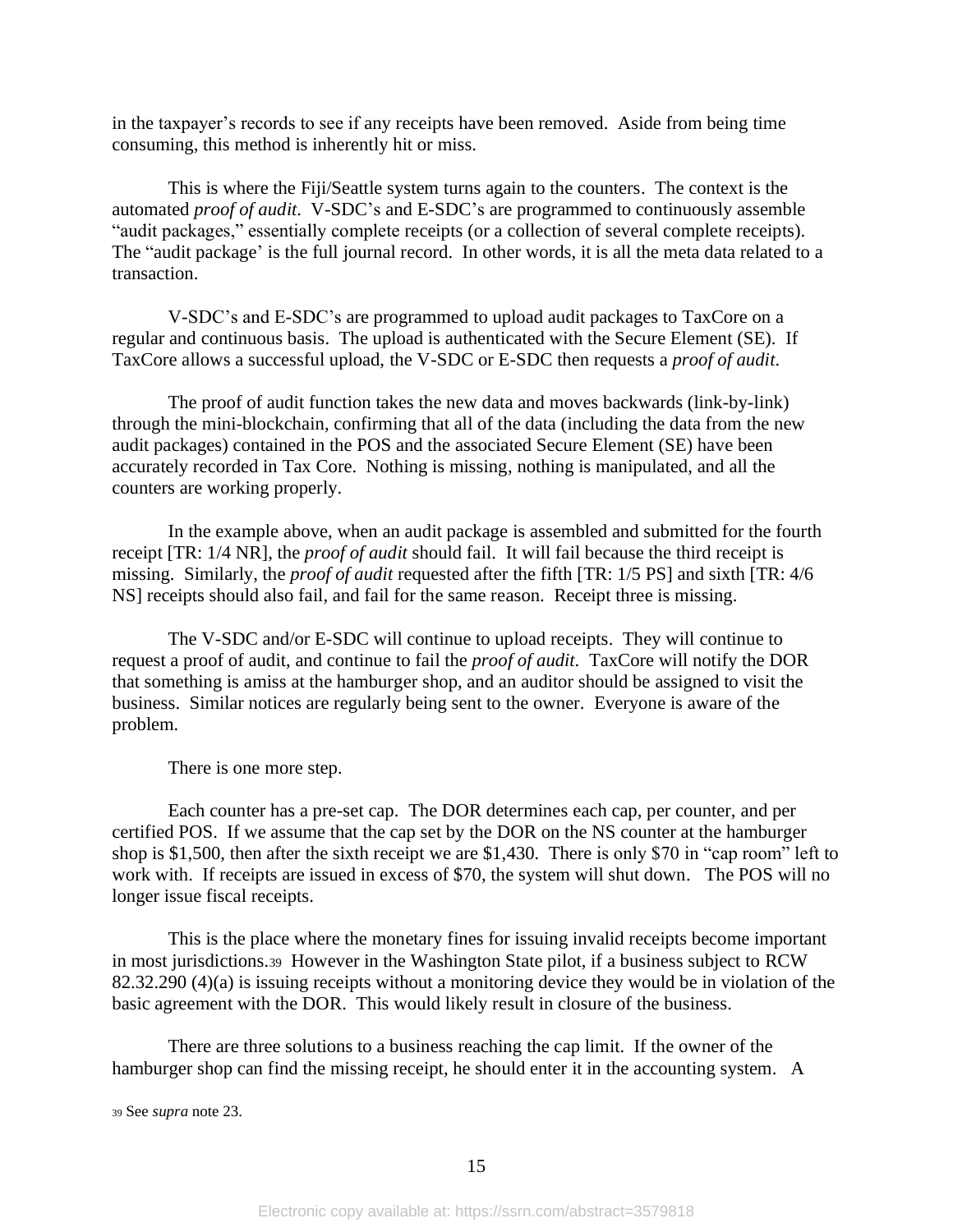*proof of audit* request will immediately be sent and returned successfully. All the counters will be re-set to zero. A second option would be for the customer to scan the QR code on the receipt originally issued by the hamburger shop. This would also register the sale in the accounting system, and initiate a *proof of audit* request. The third solution is to undergo a DOR audit, pay the tax, penalties and interest and secure a DOR reset of the counters.

The Fiji/Seattle system clearly answers the most difficult sales suppression questions. It alerts tax authorities (and the taxpayer) early on that sales suppression has been detected, and needs to be resolved. It also allows precise calculations of the amount of the suppression so that the eventual audit can be accurate, that is, if is there is no earlier resolution of the apparent suppression is found.

#### **CONCLUSION**

The State of Washington's pilot program on preventive technology for monitor electronic sale suppression is extraordinary, both in its design and in its implementation.40 As pilot programs go, this is a uniquely marketplace-driven effort controlled by self-interest and achievement not by fiat. This is not a top-down pilot. It is a DOR hands-off, but outcomecontrolled effort that forces the parties (POS providers, third-party security firms, and businesses/taxpayers) to explore the data security options that promise to counter suppression, and select the best.

For example, there is no POS manufacturer or standardized file format, no third-party provider of security systems recommended or even suggested by the DOR (not in person, in regulation, nor on a DOR web site). The desired outcome is very clear, but the means each taxpayer will employ to achieve that outcome is not dictated. It is entirely up to the taxpayer to find an acceptable solution, pay for it, present it to the DOR and then convince the authority that

<sup>40</sup> One would not know much about the extraordinary design and implementation of Wong's Washington Pilot Project on electronic sales suppression from the Gartner Report. Gartner's assessment is "missing in action." This is most apparent in Gartner's closing pages (p. 66) where it lists "Key Opportunities for Improvement," in the section devoted to *Potential Policy, Business/Procedure, and Staffing Changes*, and more specifically where it targets *Formalization of Peer Agency Info Sharing: Formalize the process for interactions with government agencies*.

PURPOSE: To enable better sharing of information relating to sales suppression and best practices around detection techniques, POS system/vendors, experiences with sales suppression etc. POTENTIAL CHALLENGES: Experiences in other states or countries may not be applicable due to different political climates. WA is further ahead than most states and might be mostly providing information with limited learning opportunities.

As this assessment of the redacted Gartner Report has shown, Gartner was really not aware of what Washington was doing in this area as it drafted its report for the legislature. Washington is indeed "further ahead than most states," but Gartner does not know why. Gartner seems to have had no knowledge of the pilot project in Seattle. The "experiences of other states or countries" are very applicable to Washington. In fact, the Seattle pilot project has borrowed heavily from Canada, Europe, and Fiji, although as a first-in-the-nation effort it has not borrowed from other US states. But more importantly, Washington is 'further ahead" precisely because it has borrowed from the "experiences of others." Washington should be willing and anxious to share what it has learned from others. Sales suppression is a near universal fraud, not a fraud that varies by political climates. We are sincerely, "all in this together."